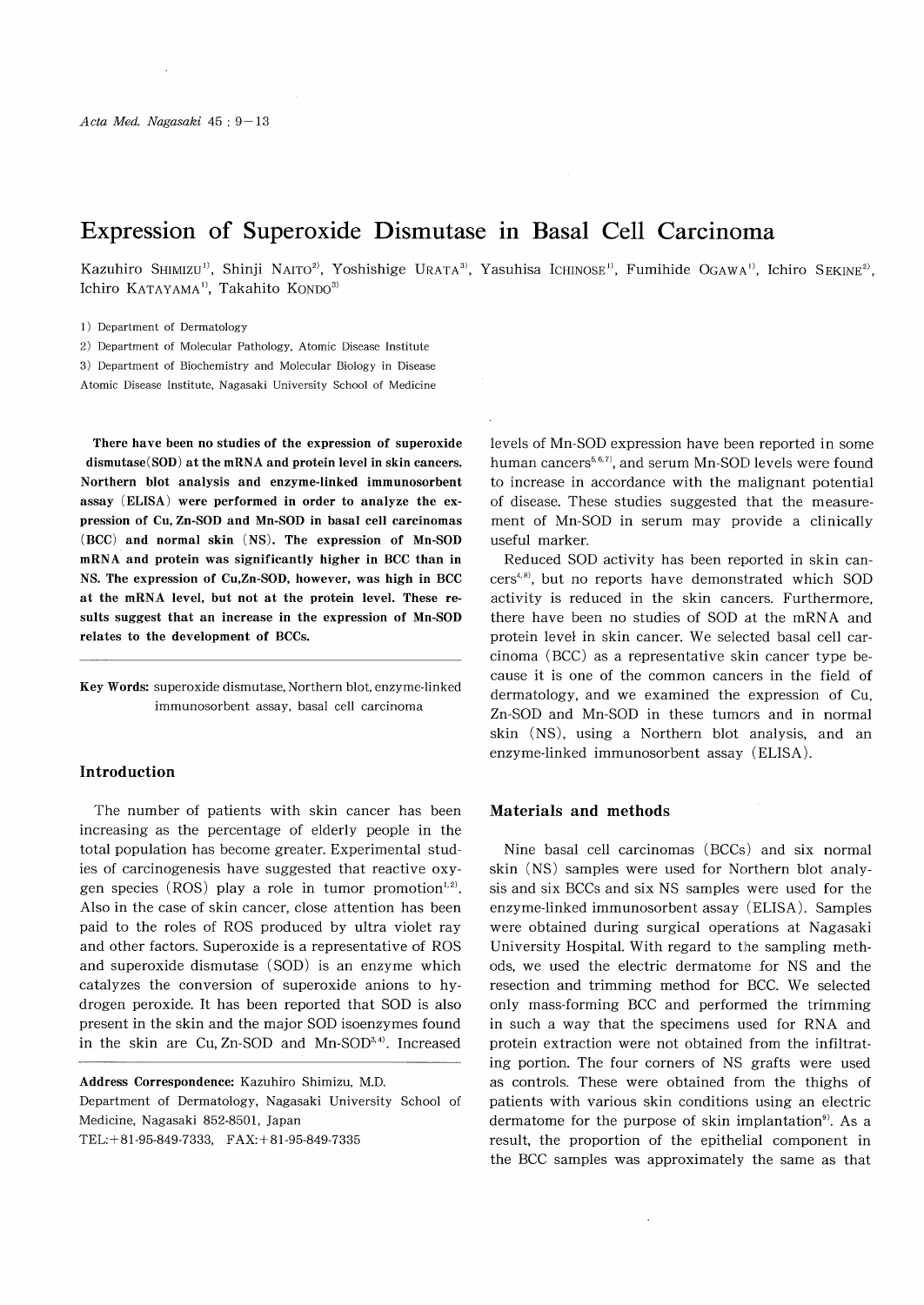in the NS samples collected by electric dermatome. The clinical data were summarized in Tables.1 and 2. Half of the resected samples were fixed in 4% paraformaldehyde (PFA) and embedded in paraffin for pathological examination. All tumors were examined histologically, and a pathological diagnosis was performed. For Northern blot analysis, the remainder of the resected samples were immediately immersed in cold phosphate buffered saline  $(PBS)(pH 7.4)$  containing 0.2% diethyl pyrocarbonate and trimmed. After trimming, one part of them was

Table 1. Clinical details of patients for Northernblot analysis.

| Patient<br>number | Age/Sex | Pathology  | Site    |
|-------------------|---------|------------|---------|
| 1                 | 65/M    | BCC        | Cheek   |
| 2                 | 81/M    | BCC        | Back    |
| 3                 | 76 / M  | BCC        | Chin    |
| 4                 | 73/F    | BCC        | Nose    |
| 5                 | 51/M    | <b>BCC</b> | Cheek   |
| 6                 | 88/F    | <b>BCC</b> | Cheek   |
| $\overline{7}$    | 81/F    | <b>BCC</b> | Scalp   |
| 8                 | 70 / F  | <b>BCC</b> | Labium  |
| 9                 | 65/F    | <b>BCC</b> | Abdomen |
| 10                | 50/F    | <b>NS</b>  | Thigh   |
| 11                | 63/M    | <b>NS</b>  | Thigh   |
| 12                | 73/M    | NS         | Thigh   |
| 13                | 89/M    | <b>NS</b>  | Thigh   |
| 14                | 73/M    | <b>NS</b>  | Thigh   |
| 15                | 69/M    | NS         | Thigh   |

BCC: Basal cell carcinoma, NS: Normal skin

Table 2. Clinical details of patients for ELISA.

| Patient<br>number | Age/Sex | Pathology  | Site     |
|-------------------|---------|------------|----------|
| 1                 | 90/F    | <b>BCC</b> | Cheek    |
| 2                 | 81/F    | BCC        | Nose     |
| 3                 | 83/M    | <b>BCC</b> | Forehead |
| 4                 | 74/F    | <b>BCC</b> | Cheek    |
| 5                 | 73/F    | <b>BCC</b> | Cheek    |
| 6                 | 88/F    | <b>BCC</b> | Nose     |
| 7                 | 90/F    | <b>NS</b>  | Thigh    |
| 8                 | 80/M    | ΝS         | Thigh    |
| 9                 | 79/M    | <b>NS</b>  | Thigh    |
| 10                | 63/M    | NS         | Thigh    |
| 11                | 70/F    | <b>NS</b>  | Thigh    |
| 12                | 77/M    | <b>NS</b>  | Thigh    |

BCC: Basal cell carcinoma, NS: Normal skin,

ELISA: enzyme-linked immunosorbent assay

snap-frozen in liquid nitrogen and stored at  $-70^{\circ}$ C until RNA extraction. For ELISA, a portion of resected samples was immediately immersed in PBS and trimmed before being snap-frozen in liquid nitrogen and stored at -70°C until protein extraction.

For Northern blot analysis, total RNA was extracted by the standard guanidium isothiocyanate/cesium chloride method<sup>10</sup>, and the samples stored in ethanol at -70°C until use.  $40\mu$ g of the total RNA from each sample was electrophoresed on 1.0% agarose gel containing 8% formaldehyde. The volume and quality of RNA loaded were confirmed by the visualization of the agarose gel stained with ethidium bromide. The samples were then transferred onto a Hybond N nylon filter membrane (Amersham, Bucks, UK). The filter was baked for 2 hours at 80°C in a vacuum. Human Cu, Zn-SOD and Mn-SOD cDNA fragments were generously provided by Dr. Taniguchi. For control hybridization on the amount of RNA, a complementary oligonucleotide probe for 28S ribosomal RNA was synthesized, and the sequence was as follows: 5'AACGATCAGAGTAGTGGTATTTCACC3'<sup>11)</sup>.

After prehybridization, hybridization was performed at  $42^{\circ}$  overnight using a <sup>32</sup>P-labelled human Cu, Zn-SOD or Mn-SOD probe. The hybridization solution contained 1% sodium dodecyl sulphate (SDS), 1M NaCl, 10% dextran sulfate and  $100\mu$ g/ml de-natured salmon sperm DNA. The filter was washed several times with 0.1 xSSC-0.1%SDS (1 xSSC consists of 0.15M NaCl and 15mM sodium citrate) at 42°C. It was then exposed to a Fujix imaging plate for one day at room temperature and analyzed with a BAS 2000 bioimaging analyzer (Fujix, Tokyo, Japan). In the analysis of Mn-SOD, the summation of the values of each band was estimated as the values of Mn-SOD. After stripping, the membrane was rehybridized with an oligoprobe for 28S ribosomal (r) RNA oligonucleotide labelled with [ y -32 P] ATP using a Megalabel kit (Takara,Tokyo, Japan), and then the intensity of the bands at 5.0 kb was measured. The values of Cu,Zn-SOD mRNA/ 28S rRNA and Mn-SOD mRNA/28S rRNA, and also the ratio of these values to the mean value of NS (expression ratio) were calculated.

For ELISA, the frozen samples were placed in 9 volumes of PBS containing 0.5mM phenylmethylsulfonylfluoride and 1mM etylenediaminetetraacetic acid before being homogenized using polytron homogenizer. The homogenate was centrifuged at 900g for 10 min. The supernatants were applied to the  $ELISA<sup>12</sup>$  and a protein assay. The protein assay was performed using the BCA protein assay kit (PIERCE, IL, USA) and ELISA determinations were performed using the Cu,Zn-SOD ELISA system and Mn-SOD ELISA system (Amersham K.K., Tokyo, Japan).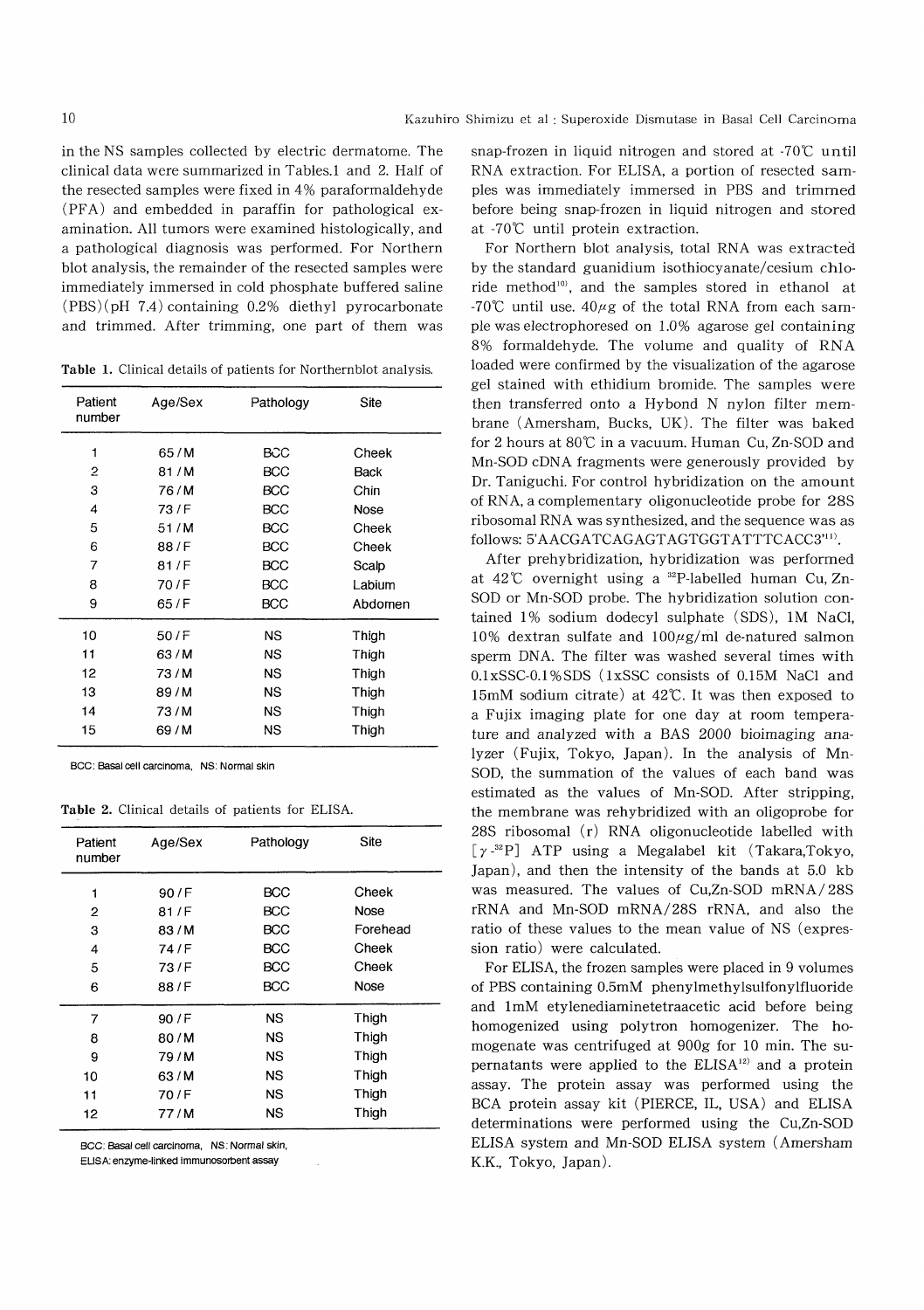Kazuhiro Shimizu et al : Superoxide Dismutase in Basal Cell Carcinoma

Statistical analysis was performed by the Mann-Whitney's U test.

### Results

The pathological diagnosis was confirmed in all samples.

The 0.7 kb band for Cu, Zn-SOD mRNA was recognized in all cases. The 4.0 kb and 1.0 kb bands for Mn-SOD mRNA were recognized as the two main bands in all cases, although some of 1.0 kb bands were faint in NS. The 5.0 kb band corresponding to 28S rRNA, was observed more or less equally in all 15 cases. (Fig.1)

In the comparison of quantitated values, the mean value of BCC was 1.61, while the mean value of NS was 1.00 in the expression ratio for Cu, Zn-SOD mRNA. Mann-Whitney's U test revealed a statistically significant difference in the expression ratio of Cu, Zn-SOD mRNA between BCC and NS  $(P<0.01)$  (Fig. 2).

On the other hand, the mean values for Mn-SOD mRNA were 1.84 for BCC and 1.00 for NS, and the statistically significant difference was confirmed between them  $(P<0.05)$  (Fig. 3).



Fig. 1. Northern blot examination of total RNA  $(40\mu$ g in each well) for analysis of Mn-SOD mRNA at 4.0kb and 1.Okb.and Cu, Zn-SOD mRNA at 0.7kb. The lowest panel represents the 28S ribosomal RNA bands at 5.0kb. The numbers correspond to patient numbers.  $1 \sim 9$ : BCC,  $10 \sim 15$ : NS.

There was no statistically significant difference between the mean values of the protein level of Cu, Zn-SOD in BCC at 658.1 ng/mg protein, and NS at 583.0 (Fig. 4).

Meanwhile, a statistically significant difference was recognized in the protein level of Mn-SOD in BCC at 634.1 ng/mg protein and NS at 310.5 ( $P < 0.05$ ) (Fig. 5).





The ratio of each Cu, Zn-SOD mRNA level normalized by the respective 28S ribosomal RNA band to mean value of NS, along with the mean values of each group. A statistically significant difference was confirmed by the Mann Whitney's U test.



BCC: Basal cell carcinoma. NS: Normal skin

Mann-Whitney's U test

Fig. 3. Expression ratio of Mn-SOD mRNA

The ratio of each Mn-SOD mRNA level normalized by the respective 28S ribosomal RNA band to mean value of NS, along with the mean values of each group. A statistically significant difference was confirmed by the Mann Whitney's U test.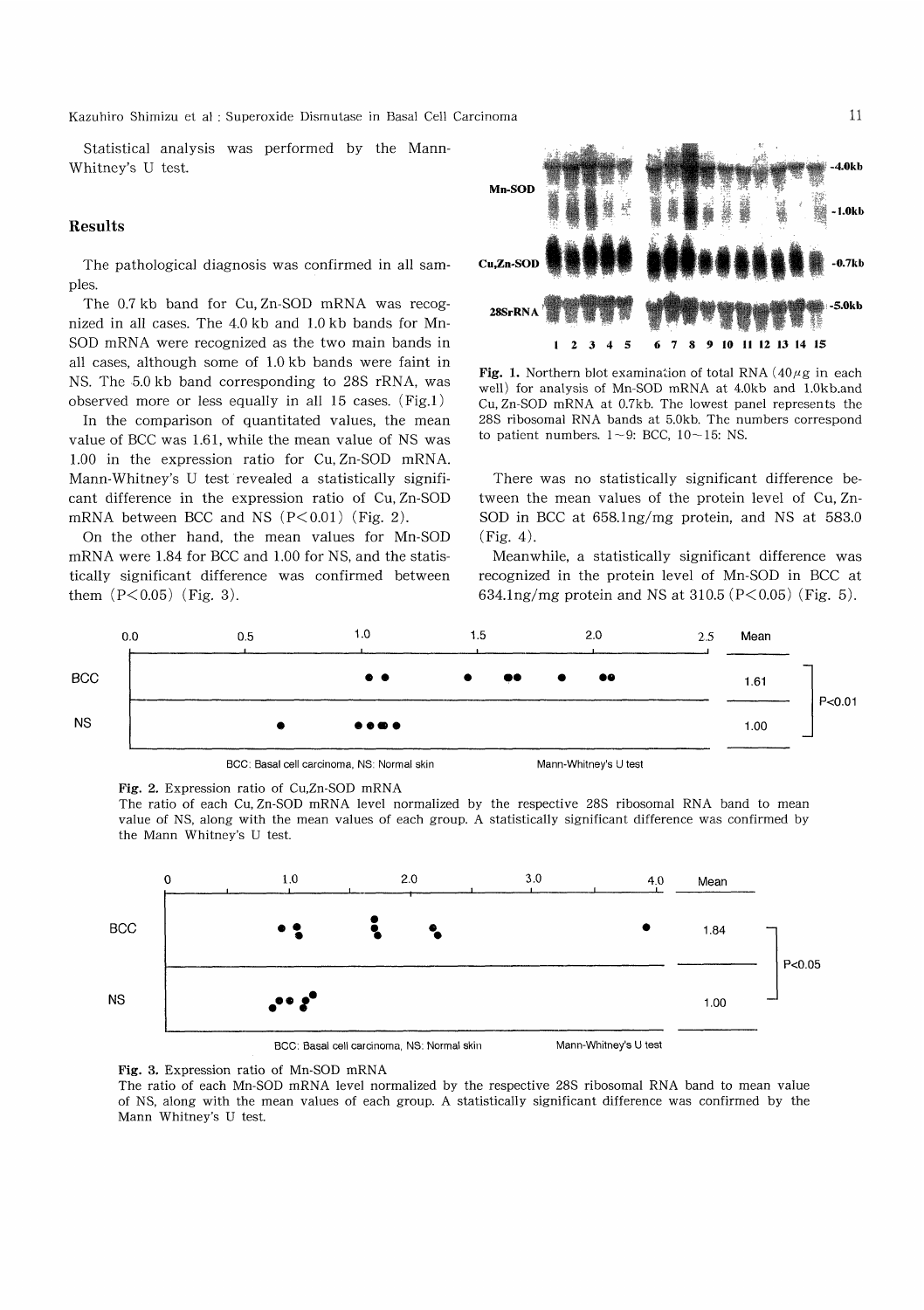

Fig. 4. The immunological level of Cu, Zn-SOD in SCC and NS. A statistically significant difference was confirmed by the Mann Whitney's U test.



Fig. 5. The immunological level of Mn-SOD in BCC and NS. A statistically significant difference was confirmed by the Mann Whitney's U test.

## Discussion

As regards the relationship between SOD and skin cancer, there has been one report concerning immunohistochemical analysis of SOD in skin cancer using monoclonal antibodies to Cu,Zn-SOD or Mn-SOD<sup>13)</sup> and some reports for the activity of SOD in skin cancer $4,8$ . However, there have been no reports concerning a quantitative analysis of SOD protein and mRNA in skin cancer. In the present study, we quantified Cu, Znand Mn-SOD mRNA using Northern blot analysis and performed quantitative analysis of the proteins using ELISA.

For the level of Cu, Zn-SOD and Mn-SOD mRNA, BCC showed a significantly higher expression than NS, although the levels in BCC were not more than twice the level in NS. Furthermore, we quantified the protein content in six cases of BCCs and NSs by ELISA. It has been reported that NS contained  $680 \pm 78$  ng Cu, Zn-SOD per mg protein and  $302 \pm 08$  ng Mn-SOD per mg protein<sup>14)</sup>. Our results from NS were 583 ng/mg for Cu, Zn-SOD and 310.5 ng/mg for Mn-SOD, which were very similar to the results mentioned above. The immunological level of Cu, Zn-SOD in BCC, measured in the present study showed no significant difference from that in NS. On the other hand, the immunological level of Mn-SOD in BCC was significantly more that in NS being more than two times the normal level. Thus, the immunological levels of these enzymes determined by ELISA were approximately parallel to the mRNA levels of these enzymes, although there was some difference between them.

Cu, Zn-SOD is generally thought to be constitutive. Although there was a significant difference between BCC and NS at the Cu, Zn-SOD mRNA expression level, this enzyme was not abundantly induced in BCC in the present study. It still remains unclear why BCC showed a significant increase only at the Cu, Zn-SOD mRNA expression level. Further examination is necessary in order to answer this question.

Mn-SOD is though to be induced by cytokines such as interleukin-1 (IL-1) and tumor necrosis factor  $(TNF)^{15,16}$ . It was reported") that IL-1 levels were high in SCC but low in BCC. We also got the high expression of Mn-SOD in SCC, which was significantly higher than that in BCC. (Data not shown) These findings on Mn-SOD in BCC and SCC are compatible with above reports"). Increased Mn-SOD protein in serum was reported in the patients with epithelial ovarian cancer<sup>5)</sup>, and an increase of TNF in ovarian cancer tissue has been also reported<sup>18)</sup>. Thus it is possible that TNF levels are higher in SCC than in BCC<sup>16)</sup>. On the other hand, Fujii et al. obtained results which showed that phorbol ester(TPA) enhanced Mn-SOD mRNA expression through protein kinase C activation, but not Cu,Zn-SOD mRNA in TNF-resistant cell lines including HeLa cell<sup>19)</sup>. TPA is a tumor promotor which is used in carcinogenesis experiments, and so there is a possibility that some factors like TPA may work in skin cancers. An additional study is necessary to clarify this